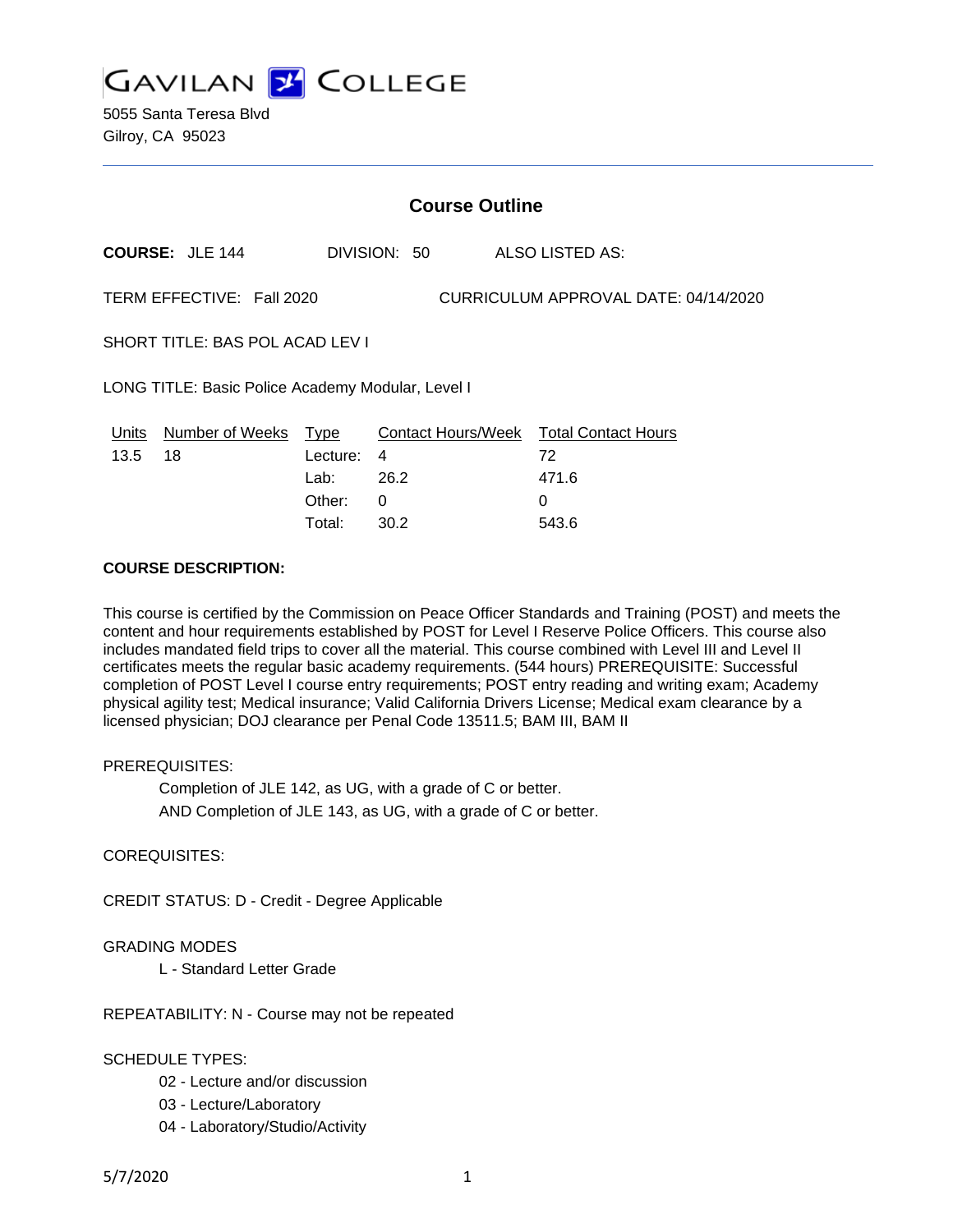## **STUDENT LEARNING OUTCOMES:**

By the end of this course, a student should:

1. Demonstrate required competency as determined by the Commission on Peace Officer Standards and Training including firearms qualification, defensive tactics, Emergency Vehicle Operations, psychomotor testing and cognitive assessment on various learning domains.

2. Recognize the importance of Leadership, Professionalism and Ethics and how they relate to the profession, the department, the officer, and the community.

3. Examine community policing and its effect on the community including department effectiveness, addressing crime, discrimination, and community problems and improving community relations.

4. Identify crime elements related crimes against persons, and crimes against property and write investigation reports weekly.

5. Recognize a peace officers role and legal responsibility when conducting person stops including consensual encounters, detentions and arrests.

### **CONTENT, STUDENT PERFORMANCE OBJECTIVES, OUT-OF-CLASS ASSIGNMENTS**

Curriculum Approval Date: 04/14/2020

Lecture and lab content are coordinated to provide lecture and hands-on activities at the same time. (99 hours)

I. Leadership, Professionalism and Ethics

Students will define in writing why peace officers should exemplify the highest moral and

ethical standards both on and off duty.

a. Benefits of ethical behavior

b. Consequences of unprofessional and/or unethical conduct.

c. Ethical decision making strategies

II.Policing in the Community

Students will study and examine community policing and its effect on the community including department effectiveness, addressing crime and community problems and improving

community relations.

a. Community Orientated Policing and Leadership

III. Victimology/Crisis Intervention

Students will demonstrate knowledge and understanding of constructive

strategies in crisis intervention. The student will demonstrate the psychological implications pertaining to victimization.

- a. Direct victims of a crime
- b. Emotional and physical reactions

c. Five phases of a victim contact

IV. Property Crimes

The student will identify the actions which should be taken during a preliminary investigation of a property crime which includes

the specific elements of burglary and grand theft. Students will study the elements required to arrest for crimes related to theft, and to correctly classify these crimes as misdemeanors or felonies during learning activities.

a. Theft

b. Burglary

c. Appropriation of lost property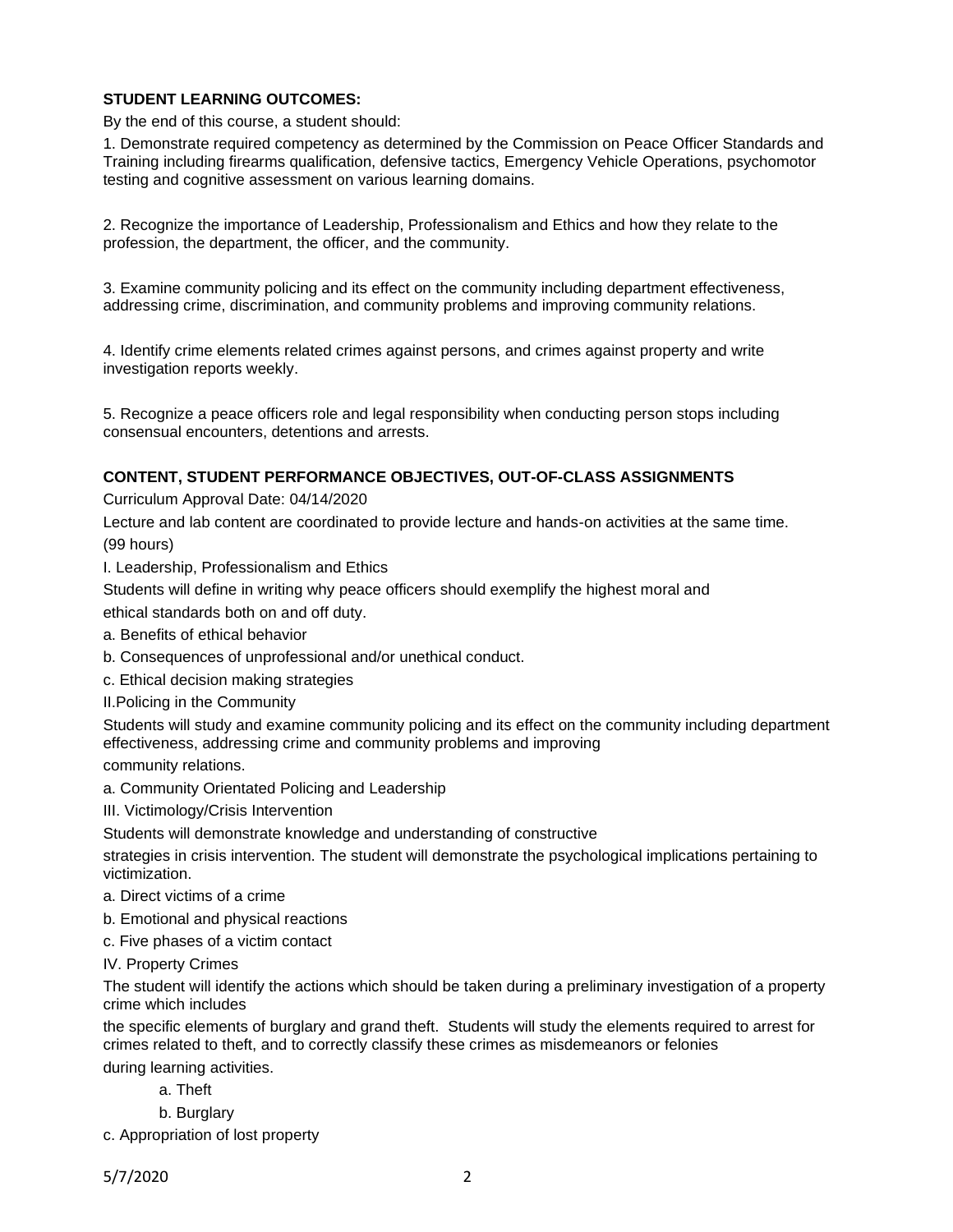- c. Vehicle theft
- e. Receiving Stolen Property
- f. Arson
- h. Vandalism
- V. Crimes Against Persons/ Death Investigations

Students will identify the elements required to arrest for crimes related to injury, and to correctly categorize these crimes as misdemeanors or

felonies during role play exercises.

a. Assault Battery

- b. Assault with a deadly weapon
- c. Robbery
- VI. Crimes Against Children

officers must be able to recognize indicators of abuse, conduct a preliminary investigation into abuse, and take the appropriate action during class exercises.

- 1. Recognize the crime elements required to arrest for:
- a. Child harm, injury, or endangerment
- b. Physical abuse of a child
- c. Lewd or lascivious acts with a child
- d. Annoying or molesting children
- 2. Discuss physical and behavioral indicators of:
- a. Physical child abuse
- b. Physical neglect of a child
- c. Mental Suffering
- d. Sexual child abuse
- 3. Demonstrate effective officer actions for conducting an interview with a child victim of abuse
- a. Control the interview conditions / environment
- b. Build rapport
- c. Use appropriate communication techniques
- d. Gather information
- VII. Sex Crimes

Students will list the elements required to arrest for sex crimes,

and to correctly categorize these crimes as misdemeanors and felonies during role play exercise and written assignments.

- a. Crime elements
- b. Rape

# VIII. Juvenile Law Procedures

Students will identify when there is an absence of appropriate parental care and control, the state becomes the parent and is responsible for balancing the needs of the juvenile with the

protection and safety of the public during class exercises

- a. Officers responsibility for the safety of a juvenile
- b. Conditions when admonishment of a juvenile?s rights is or is not required
- c. Absence of appropriate parental care and control
- d. Guidelines for secure detention
- IX. Controlled Substance
- Students must be able to recognize and identify the category of drug presented during class assignments.
	- a. Discuss the impact of drugs on the body
- b. Methods for taking drug / entering the body
- c. Categories of controlled substances
	- d. General indicators of use Clandestine labs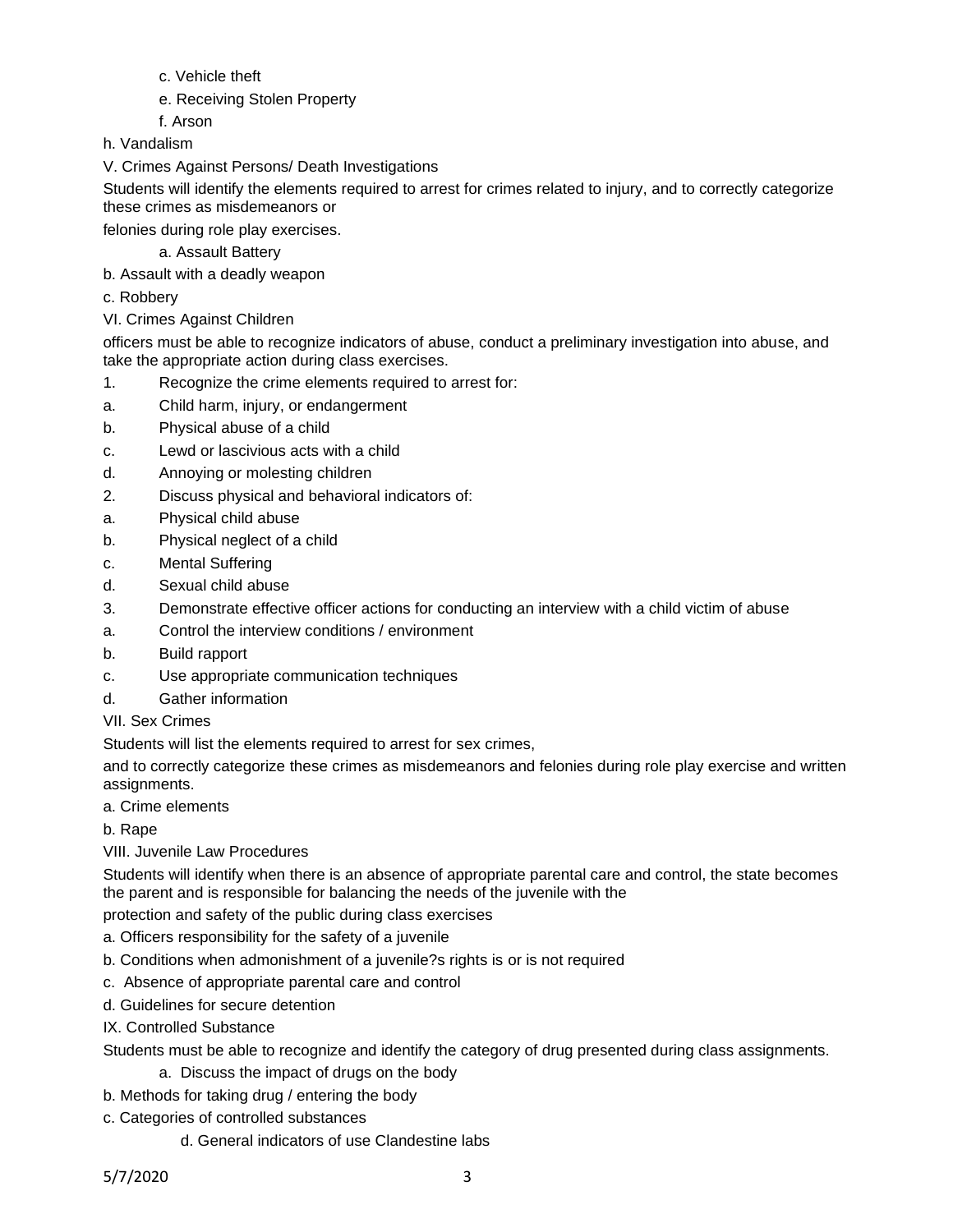X. A. B. C. Law

Students will identify the elements required to arrest for violations of ABC law, and to categorize these crimes during class assignments.

a. Elements required to arrest for violations of ABC law

b. ABC investigative techniques

# XI. Presentation of Evidence

The student will participate in a simulated criminal trial by either providing testimony or critiquing testimony provided by another person. The simulation shall incorporate a variety of questioning styles that peace

officers are likely to encounter on the witness stand.

- 1. Courtroom Demeanor
- a. Preparation and Testimony
- b. Review your report
- c. dress and attire
	- d Speech and body language
- e. confidential information and public places
- 2. Questioning Styles
- a. Badgering/belligerent questioning
- b. Offensive questioning
- c. Friendly questioning
- d. Condescending questioning
- e. Hearsay questioning and testimony at a preliminary hearing
- XII. Investigation Report Writing

Students will compose written investigative reports that are well organized, and include facts needed to establish that a crime has been committed and all actions taken by officers

were appropriate

- a. State and federal statutes
- b. Characteristics of an effective investigative report
- c. Field notes
- XIII. Vehicle Operations

Students must demonstrate proficiency in the operation of police vehicles including proper steering control, throttle control, speed

judgment, and brake use enhances driving expertise.

- a. Defensive driving principles and techniques
- b. Emergency response
- c. Vehicle pursuit
- d. Vehicle operation

XIV. Use of Force

Students will list and demonstrate the use reasonable force to affect an arrest, to prevent escape, or to overcome resistance as authorized by the California Penal Code in class

exercises.

- a. Reasonable use of force
- b. Force options and importance of training
- c. Communication
- d. Deadly force

## XV. Patrol Techniques

Students must be able to develop appropriate law enforcement patrol strategies under a wide variety of circumstances and conditions during role play exercises of situational and tactical awareness

and provide appropriate response.

a. Fundamental elements of patrol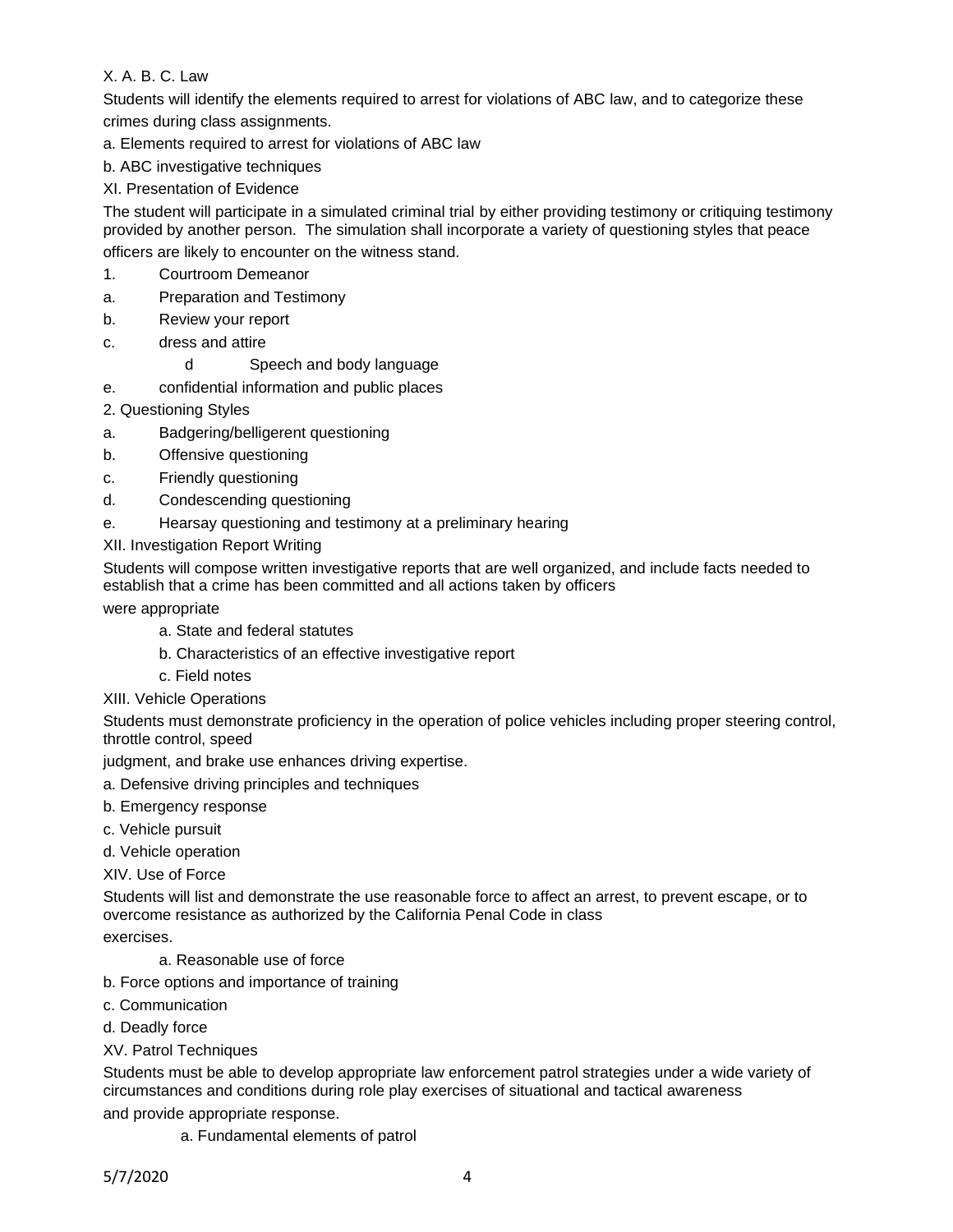## b. Patrol Strategies

- c. Officer Safety
	- d. One- and two officer units
- e. Procedures and techniques of radio communication
- f.. Personal equipment and supplies
- g. Effective tactics for initiating a foot pursuit

XVI. Vehicle Stops

## Students will complete

a written list and demonstrate the inherent risks involved when conducting a vehicle pullover in order to take the appropriate precautions necessary to ensure their own safety as well as the safety of

others during written assignments and role play exercises.

- a. Officer safety
- b. Patrol officer positioning
- c. Traffic enforcement stops
- d. Investigative stops
- e. Techniques for conducting tactically sound vehicle stops
- f. Methods of approach

XVII. Crimes in Progress

Students will organize, plan and execute specific arrival, approach, communication, and search tactics during role playing exercises.

a. Importance of body armor

- b. Deaths/assaults on peace officers
- c. Fatal errors analysis
- d. Respond effectively and safely to a crime in progress
- e. Crime scene perimeters
- f. Demonstrate effective officer actions for the safe and tactical response to crimes in progress
- XVIII. Handling Disputes/Crowd Control

Students will explain ways to keep peace in order to prevent a civil matter from escalating into criminal activity that could threaten the safety of officers and the persons involved during class assignments.

- a. The responsibilities of peace officers at the scene of a dispute
- b. Community expectations
- c. Officer safety
- XIX. Domestic Violence

Students will document how to effectively carry out their responsibilities; peace officers need a basic

knowledge of legal definitions, terminology and applicable Penal Code sections as well as an understanding of how to classify the crimes that may lead to arrests during written assignment.

- a. Domestic Violence legal mandates
- b. Crime elements and classification
- c. Criminal threats
- d. Stalking
- e. Spousal Rape
- f. Recognizing characteristics of the batterer
- XX. Unusual Occurrences

Students will explain how to protect the public, peace officers must be able to identify unusual occurrences and respond

rapidly, safely, and efficiently based on the situation during class assignments.

- a. Identify unusual occurrences
- b. Responsibilities of the first responding officer on the scene
- c. Initial assessment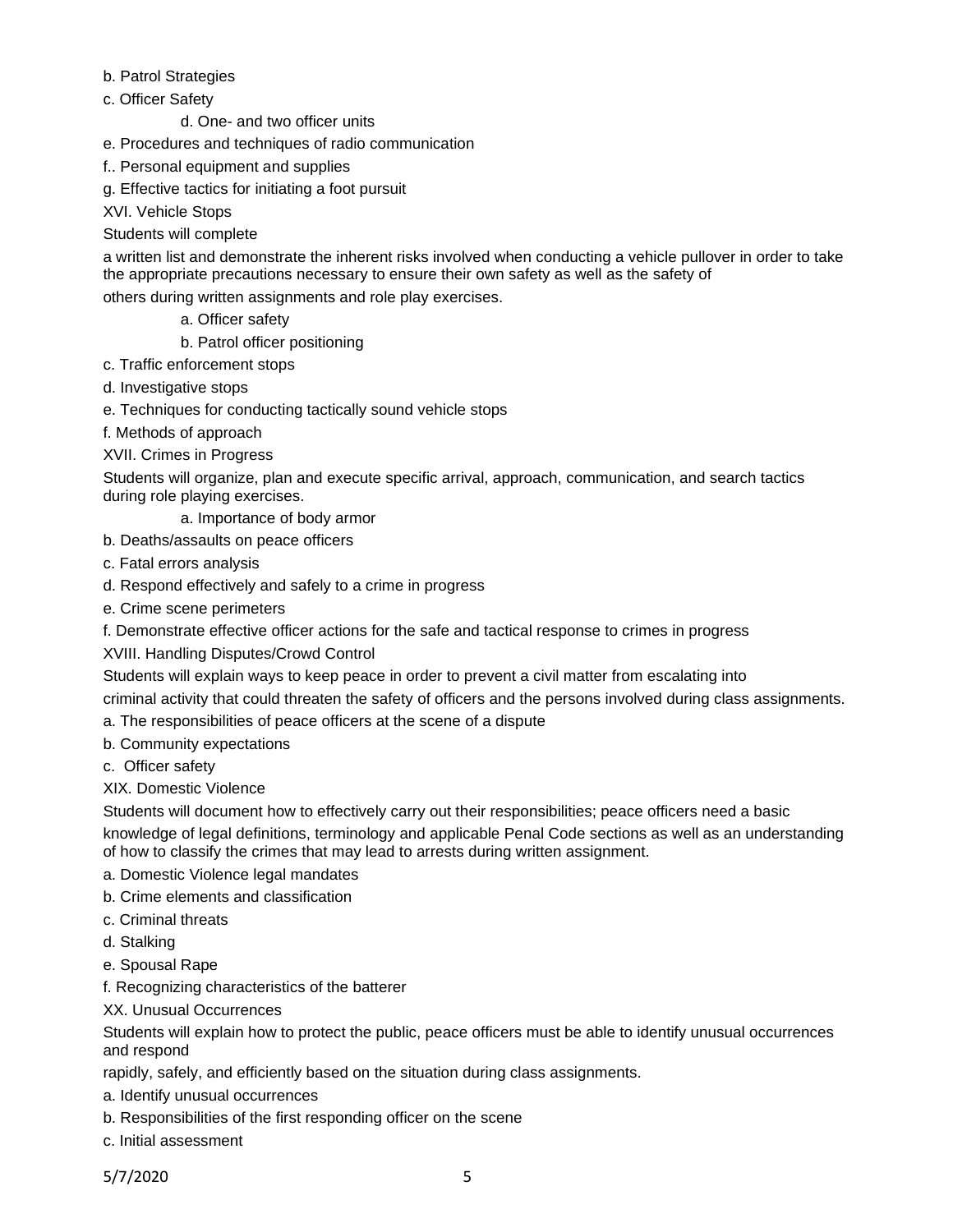d. Establishing a perimeter / protecting the incident location

XXI. Missing Persons

Students will identify their legal and

professional obligations as well as the need for sensitivity and effective communication when responding to a missing person?s investigation during class assignments.

- a. Definition of missing person
- b. Requirements for accepting a missing person report
- c. Amber Alert
- d. Conditions that influence the level of law enforcement response to a report of a missing person
- e. State Mandates
- XXII. Traffic Enforcement

Students will identify the elements of the laws governing motor vehicles and

pedestrians during class assignments.

- a. Relevance of traffic enforcement
- b. Probable cause
- c. Vehicle Code
- d. Vehicle Code laws governing arrest
- e. Suspended or revoked license
- f. Vehicle registration requirements
- g. Driving under the influence
- h. Field sobriety test

XXIII. Accident Investigation

Students will discuss how to effectively manage traffic collision scenes to ensure their safety, the safety of others and protect the integrity of the

collision scene during class assignments.

- a. Primary objectives
- b. Emergency response
- c. Scene safety hazards
- d. Field interviews
- e. Documentation
- f. Skid mark
- g. Measurement devices
- h. Area of impact
- i. Collision sketch
- j. Factual diagram

XXIV. Crime Scenes, Evidence and Forensics

Students will outline the total range of basic criminal investigation procedures in order to make the appropriate decisions regarding the identification and

- preservation of physical evidence at the scene of a crime during role play exercises and a written report.
- a. Steps of a preliminary criminal investigation
- b. Evidence Collection and Preservation

c. Types of Evidence

- d. Photographs
- f. Chain of custody
- g. Finger printing
- XXV. Custody

Students will examine their responsibilities and liabilities for the care, custody, and safety of prisoners while ensuring their constitutional and statutory rights during class assignments.

a. Definition of custody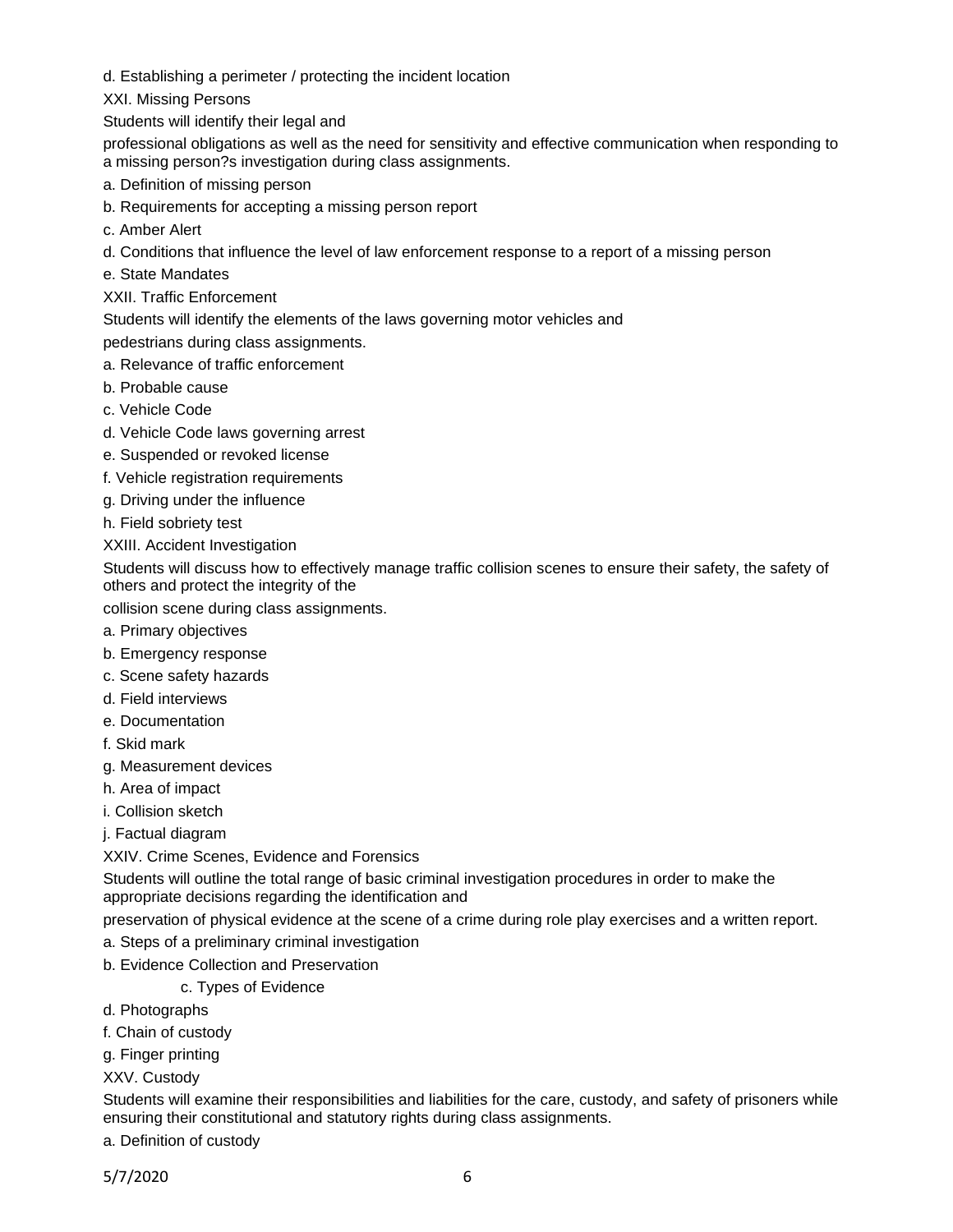- b. General responsibilities
- c. Officer liability
- d. Legal commitment to custody
- e. Cruel or unusual treatment of prisoners

XXVI.

Lifetime Fitness

Students will apply methods for evaluating and managing their physical fitness for a healthy lifestyle necessary for safely and effectively performing peace officer duties.

- a. Elements of a personal physical fitness program
- b. Evaluating personal fitness
- c. Physical conditioning
- d. Nutritional planning
- e. Injuries
- f. Techniques for stress management
- XXVII. Arrest Methods/Defensive Tactics

Students will demonstrate the application of a restraint device (i.e., handcuffs, plastic flex cuffs, leg restraint devices, full body restraints) on a subject during class exercises.

- a. Force option selection and application
- b. Reasonable force and target selection
- c. Restraint devices
- d. Agency policies
- e. Weapon retention
- f. Prisoner transporting procedures
- g. Arrest methods and search

## XXVIII. Firearms / Chemical Agents

Students will demonstrate competency in basic handgun shooting principles using a handgun, while wearing body armor and duty equipment.

a. Four fundamental rules of firearms safety

- b. Agency policies
- c. Basic safety guidelines to be followed at a firing range
- d. Firearm Storage
- e. Firearms and Leadership in Law Enforcement
- f. Shotguns
- g. Safe handling of ammunition
- h. Inspect, clean, and care for firearms
- i. Drawing and holstering
- j. Basic handgun shooting/combat shooting / low light/night time shooting
- k. Statutory requirements for the possession and use of chemical agents
- l. Methods used to deploy chemical agents
- m. Environmental and physical conditions that can impact chemical agents
- XXIX. People with Disabilities

Students will discuss the laws protecting the rights of people with disabilities during class exercises.

- a. Define the term mental illness
- b. Categories of mental illness
- c. Recognize indicators officers may use to help determine if a person affected by a mental illness
- d. Dangerous or gravely disabled people
- e. Standards for determining pc 5150
- f. Communications requirement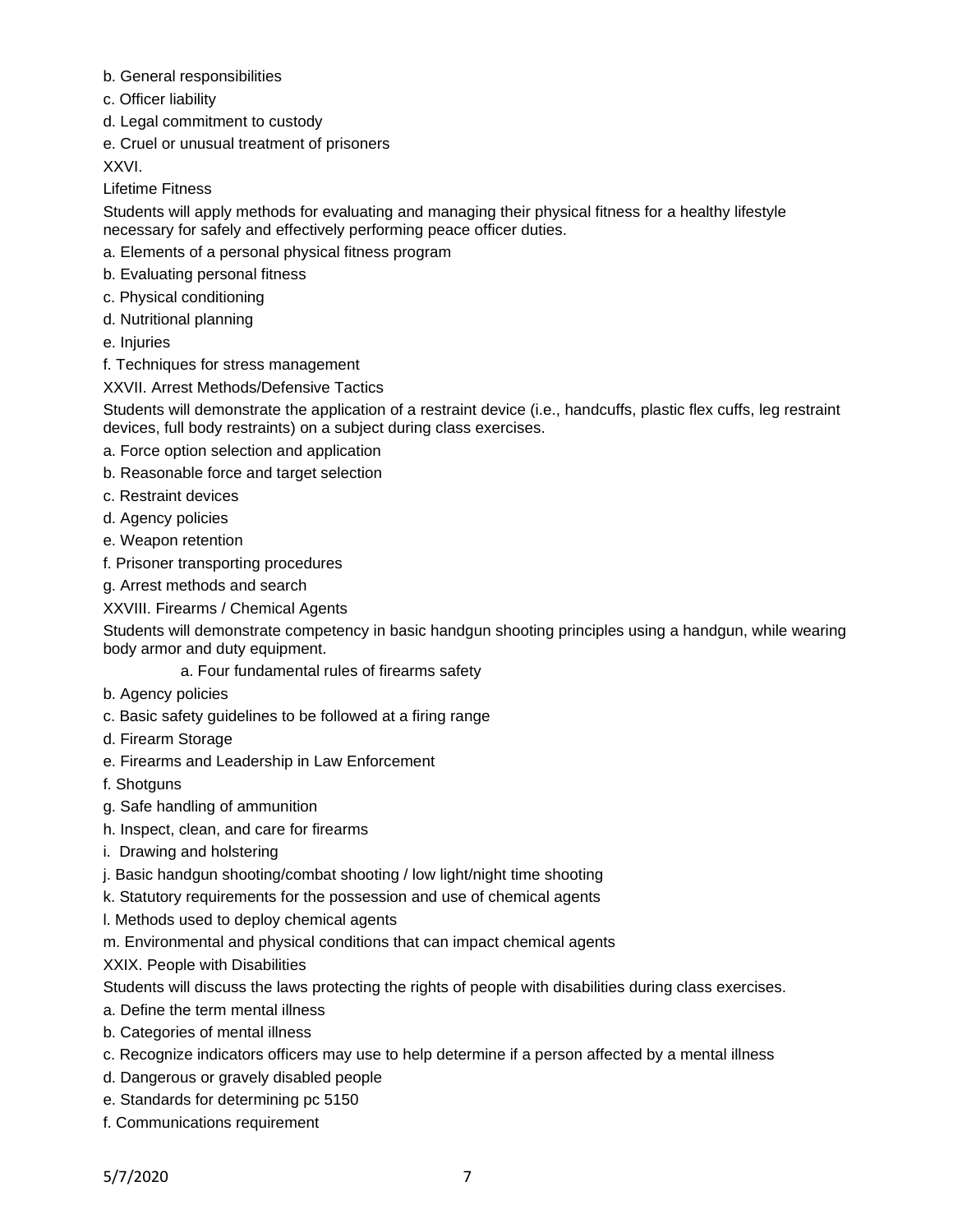## XXX. Gang Awareness

Students will identify indicators of gang involvement in order to assess and respond to gang-related criminal activity.

- a. State statutory requirements for designating a group as a criminal street gang
- b. Indicators of gang territory and communication
- c. Officer safety
- d. Identifying Characteristics
- e. Types of criminal street gangs
- f. Organized Crime
- g. Gang Structure

XXXI. Weapons Violation

Students will identify the elements

required to arrest for crimes related to the possession of prohibited weapons and to correctly categorize these crimes as misdemeanors or felonies during role play and written exercises.

- a. Possession of prohibited weapons
- b. Possession of firearms by restricted persons
- c. Crime elements required to arrest for weapon violations

XXXII. Hazardous Materials Awareness

XXIV. Crime Scenes, Evidence and Forensics (16 hours)

Students will outline the total range of basic criminal investigation procedures in order to make the appropriate decisions regarding the identification and

preservation of physical evidence at the scene of a crime during role play exercises and a written report.

- a. Steps of a preliminary criminal investigation
- b. Evidence Collection and Preservation

c. Types of Evidence

- d. Photographs
- f. Chain of custody
- g. Finger printing
- XXV. Custody (10 hours)

Students will examine their responsibilities and liabilities for the care, custody, and safety of prisoners while ensuring their constitutional and statutory rights during class assignments.

- a. Definition of custody
- b. General responsibilities
- c. Officer liability
- d. Legal commitment to custody
- e. Cruel or unusual treatment of prisoners

### XXVI. Lifetime Fitness (20 hours)

Students will apply methods for evaluating and managing their physical fitness for a healthy lifestyle necessary for safely and effectively performing peace officer duties.

- a. Elements of a personal physical fitness program
- b. Evaluating personal fitness
- c. Physical conditioning
- d. Nutritional planning
- e. Injuries
- f. Techniques for stress management

XXVII. Arrest Methods/Defensive Tactics (16 hours)

Students will demonstrate the application of a restraint device (i.e., handcuffs, plastic flex cuffs, leg restraint devices, full body restraints) on a subject during class exercises.

a. Force option selection and application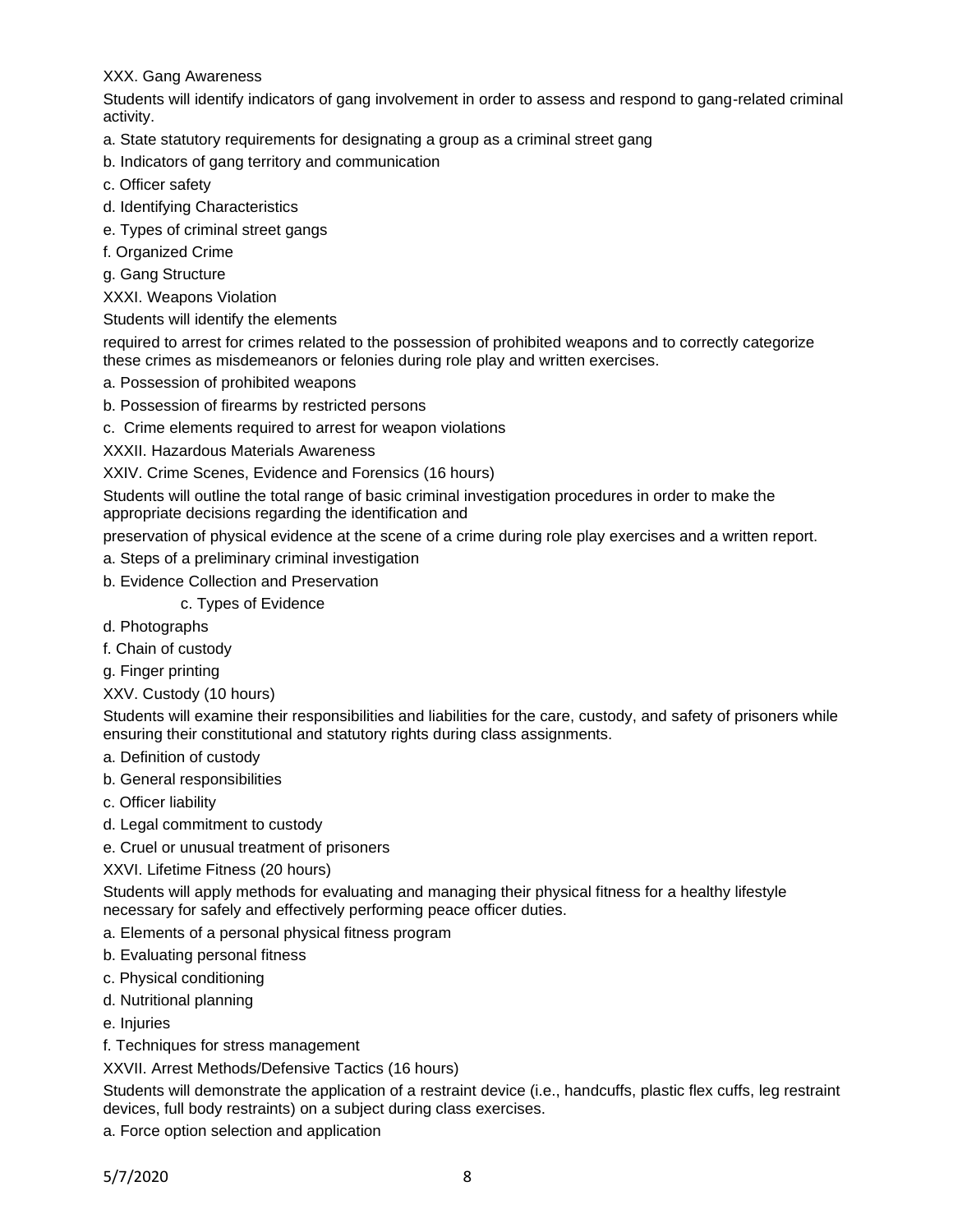- b. Reasonable force and target selection
- c. Restraint devices
- d. Agency policies
- e. Weapon retention
- f. Prisoner transporting procedures
- g. Arrest methods and search
- XXVIII. Firearms / Chemical Agents (16 hours)

Students will demonstrate competency in basic handgun shooting principles using a handgun, while wearing body armor and duty equipment.

- a. Four fundamental rules of firearms safety
- b. Agency policies
- c. Basic safety guidelines to be followed at a firing range
- d. Firearm Storage
- e. Firearms and Leadership in Law Enforcement
- f. Shotguns
- g. Safe handling of ammunition
- h. Inspect, clean, and care for firearms
- i. Drawing and holstering
- j. Basic handgun shooting/combat shooting / low light/night time shooting
- k. Statutory requirements for the possession and use of chemical agents
- l. Methods used to deploy chemical agents
- m. Environmental and physical conditions that can impact chemical agents

XXIX. People with Disabilities (4 hours)

Students will discuss the laws protecting the rights of people with disabilities during class exercises.

- a. Define the term mental illness
- b. Categories of mental illness
- c. Recognize indicators officers may use to help determine if a person affected by a mental illness
- d. Dangerous or gravely disabled people
- e. Standards for determining pc 5150
- f. Communications requirement
- XXX. Gang Awareness (4 hours)

Students will identify indicators of gang involvement in order to assess and respond to gang-related criminal activity.

- a. State statutory requirements for designating a group as a criminal street gang
- b. Indicators of gang territory and communication
- c. Officer safety
- d. Identifying Characteristics
- e. Types of criminal street gangs
- f. Organized Crime
- g. Gang Structure

XXXI. Weapons Violation ( 2 hours)

Students will identify the elements

required to arrest for crimes related to the possession of prohibited weapons and to correctly categorize these crimes as misdemeanors or felonies during role play and written exercises.

- a. Possession of prohibited weapons
- b. Possession of firearms by restricted persons
- c. Crime elements required to arrest for weapon violations
- XXXII. Hazardous Materials Awareness ( 2 hours)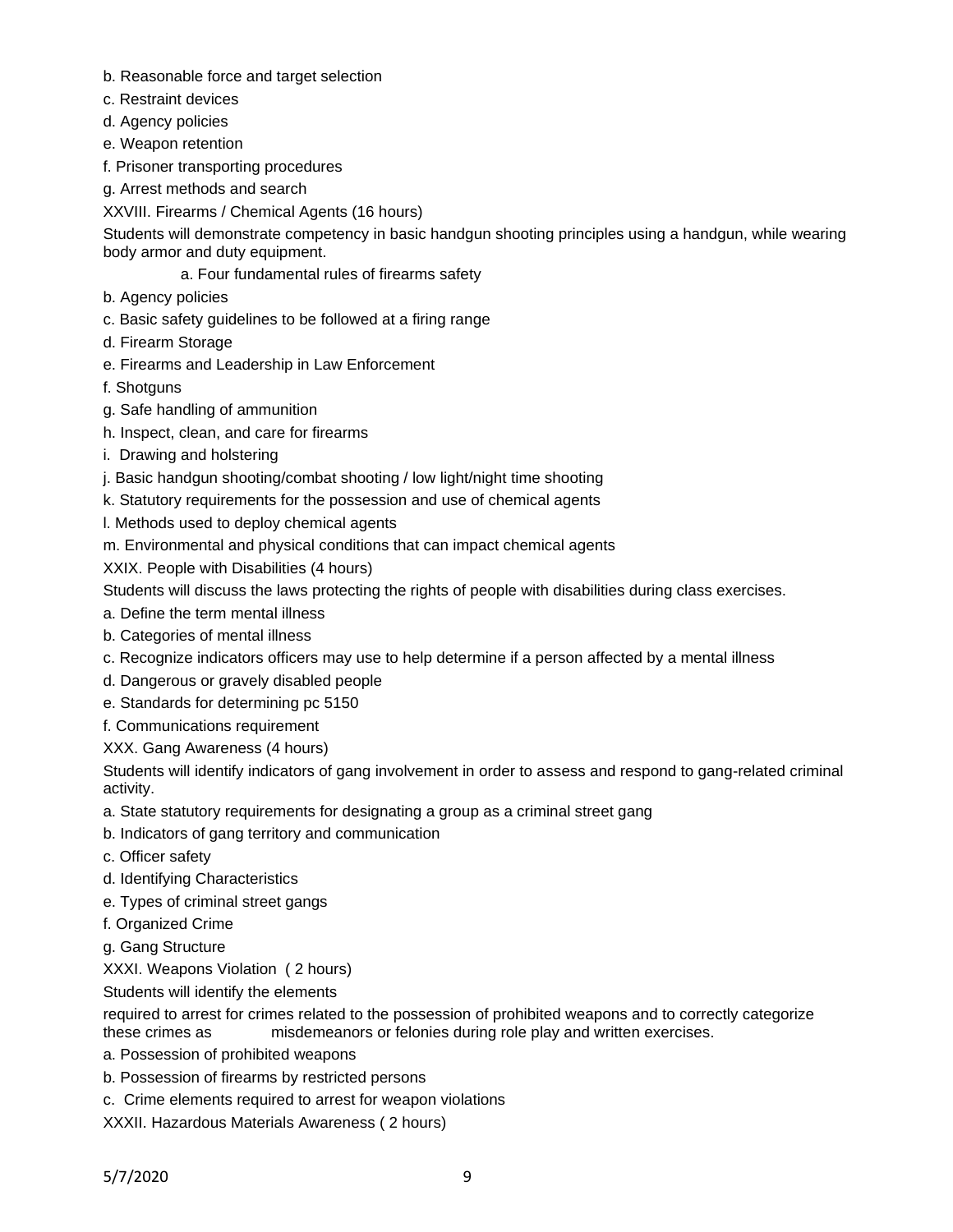Students will examine the risks presented by hazardous materials and their role in responding to hazardous materials incidents during class exercises.

a. Identify ahazardous materials incident

- b. Risks and specific challenges
- c. Roles and responsibilities of a First Responder

d. Identify the primary pathways in which a hazardous material can enter the human body

XXXIII. Cultural Diversity/Discrimination (8 Hours)

Students will compare and respect the complexities of cultural diversity to develop

skills necessary for identifying and responding to California?s changing communities.

a. Recognize the complexities of cultural diversity

b. Culture

- c. Define the term racial profiling
- d. Obligations of peace officers in preventing, reporting, and responding to discriminatory or biased practices
- f. Racial profiling
- g. Sexual Harassment

XXXIV. Emergency Management (4 hours)

Students will describe and become familiar with what terrorist threats are; the

definitions, tactics, groups and potential targets.

- a. Definition of terrorism
- b. Terrorist groups
- c. Department of Homeland Security threat levels
- d. Terrorism indicators and counter terrorism measures
- e. The Incident Command System (ICS)
- f. State of California Standardized Emergency Management System (SEMS)

XXXV. Special Operations Orientation (4 hours)

Students will study the need to understand their role and responsibility during tactical situations where special operations may be utilized to control a

critical or unusual incident.

a. First responder considerations when responding to the scene of a critical incident

b. Situations that require special police operations or response

XXXIV. Professional Orientation (2 hours)

Students will identify their role and responsibility as a student in the Basic Police Academy and how that responsibility relates to the law enforcement profession.

a. Course guidelines and policies of the Basic Course as governed by the Commission on Peace Officer **Standards** 

(POST)

b. Role and responsibility as a student

XXXV. Drill and Inspection (16 hours)

Students will demonstrate how to properly wear the peace officer uniform in a manner that reflects professionalism and pride.

- a. Basic military commands
- b. Basic facing commands
- c. Basic marching drills
- XXXVI. Scenario Skills ( 80 hours)
- a. Mock patrol simulated live events
- b. Active shooter
- c. Policing in the Community
- d. Arrest and Control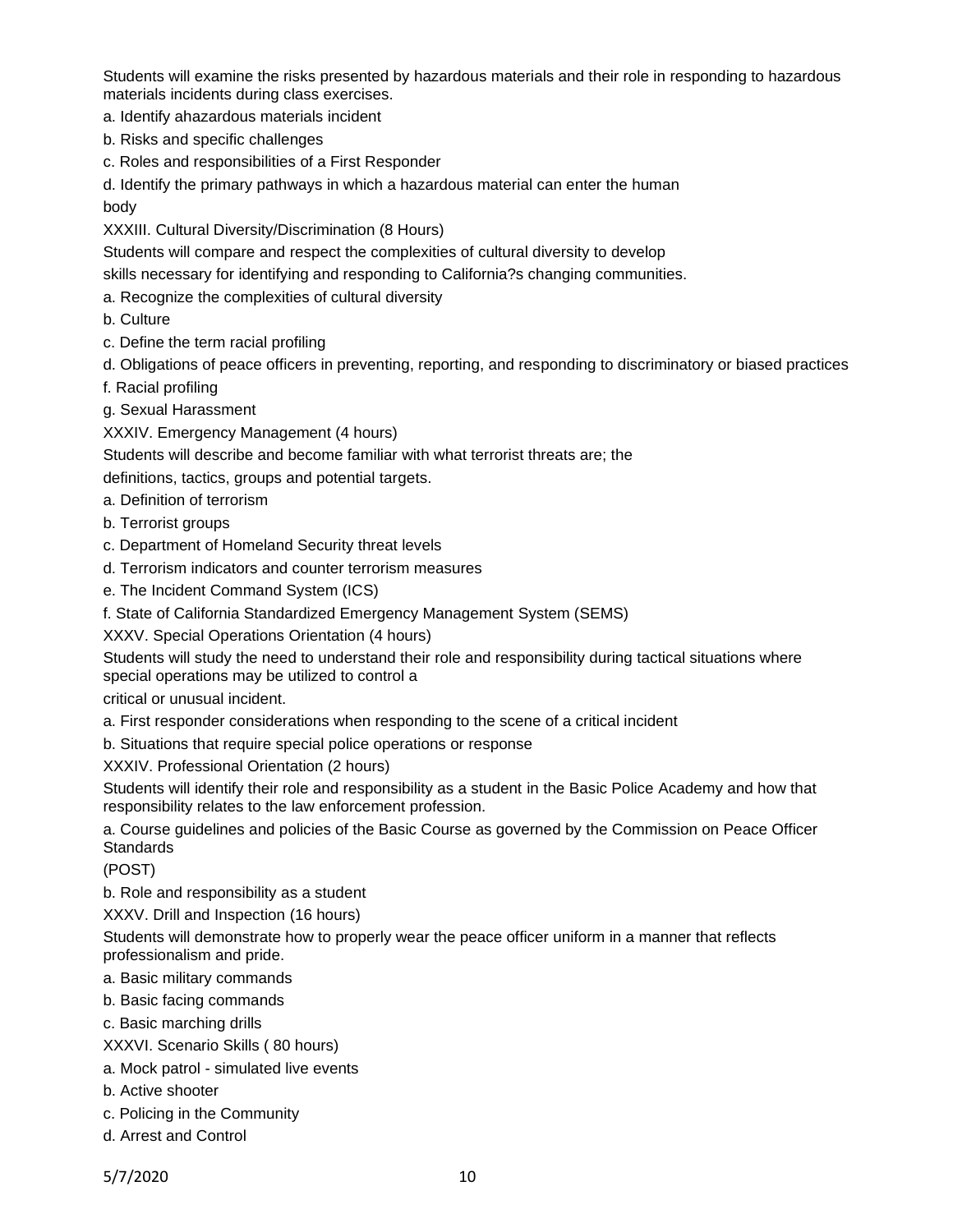### **METHODS OF INSTRUCTION:**

Lecture , discussion and demonstration will serve as the medium of instruction. Audio-visual aids will be utilized as they facilitate meaningful instruction. Regular assignments will be made for out-of-class study and research. Individual guidance will be provided as required.

#### **OUT OF CLASS ASSIGNMENTS:**

Required Outside Hours: 198 Assignment Description: Investigation Reports, Accident Reports, Evidence Reports Uniform and weapon maintained to POST standards Reading assignment and memorization from penal code, vehicle code Reading POST Learning Domains Studying for daily quizzes

#### **METHODS OF EVALUATION:**

Writing assignments

Percent of total grade: 25.00 %

Students will complete multiple Investigative Reports, Traffic Collision reports, following class scenarios, graded by the instructor using POST standards.

Problem-solving assignments

Percent of total grade: 25.00 %

Recognize a peace officers role and legal responsibility when conducting person stops including consensual encounters, detentions and arrests, to be evaluated by instructor using POST standards.

Skill demonstrations

Percent of total grade: 30.00 %

Demonstrate required competency as determined by the Commission on Peace Officer Standards and Training including firearms qualification, defensive tactics, Emergency Vehicle Operations, psychomotor testing and cognitive assessment on various learning domains, evaluated by instructor using POST standards.

Objective examinations Percent of total grade: 20.00 % POST Exam

#### **REPRESENTATIVE TEXTBOOKS:**

California Peace Officers Standards and Training . California Penal Code Book. California : Gould Publications,2020.

Reading Level of Text, Grade: 12

California Peace Officers Standards and Training . California Vehicle Code Book. California : LawTech Publishing Co., Ltd.,2020.

Reading Level of Text, Grade: 12

California Peace Officers Standards and Training . POST Learning Domains . California : 2020. Reading Level of Text, Grade: 12

#### **Recommended Representative Textbooks**

Alcohol and Beverage commission . ABC Enforcement Manual. Sacramento, CA: State Dept of Alcoholic Beverage Control,2020.

Reading Level of Text, Grade: 12